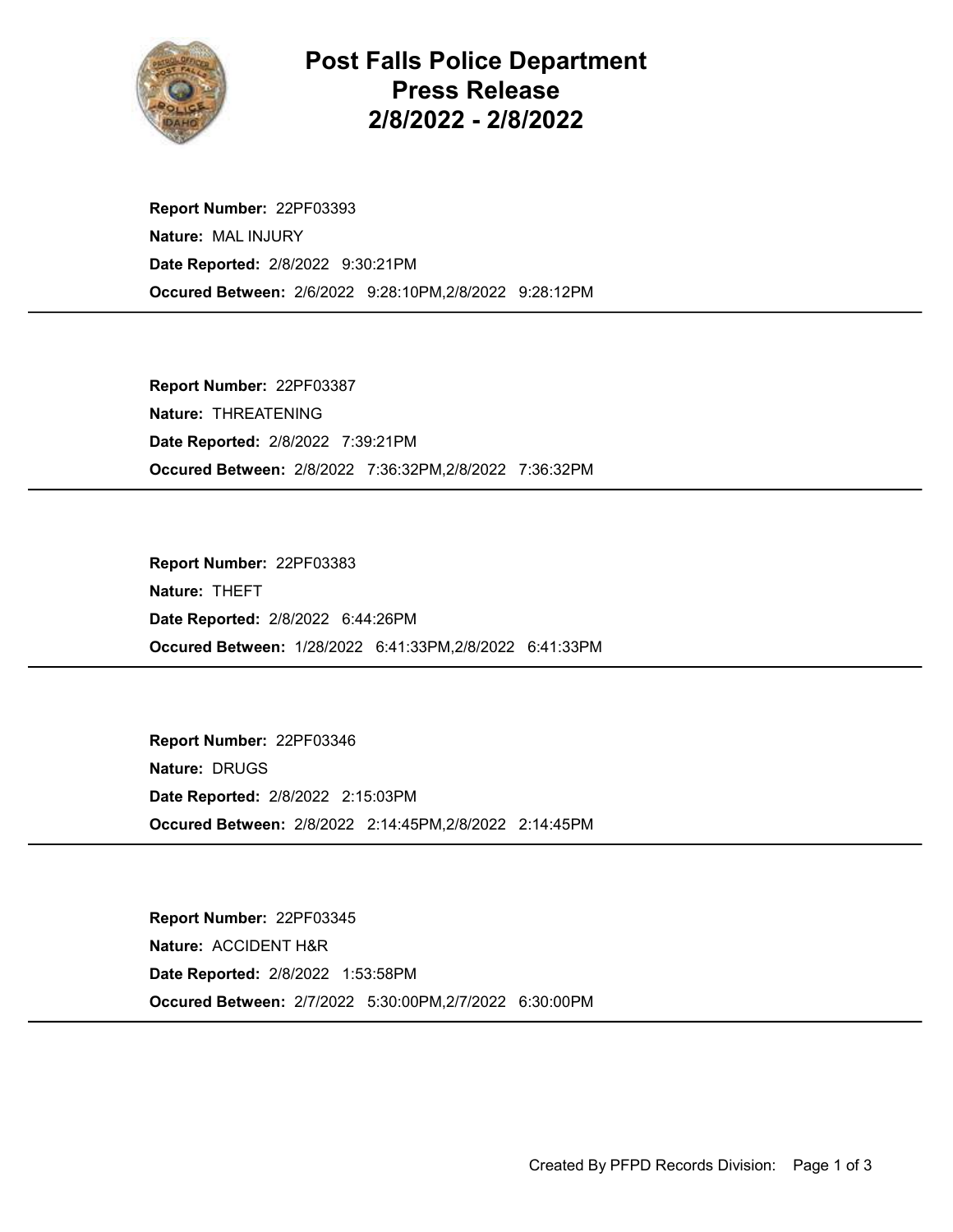Occured Between: 2/8/2022 1:15:11PM,2/8/2022 1:15:11PM Report Number: 22PF03342 Nature: FOUND PROPERTY Date Reported: 2/8/2022 1:16:03PM

Occured Between: 2/8/2022 12:54:02PM,2/8/2022 12:54:02PM Report Number: 22PF03339 Nature: RECOVERED PROP Date Reported: 2/8/2022 12:55:07PM

Occured Between: 2/8/2022 12:42:27PM,2/8/2022 12:42:27PM Report Number: 22PF03338 Nature: ABANDONED VEHIC Date Reported: 2/8/2022 12:44:47PM

Occured Between: 2/8/2022 11:10:57AM,2/8/2022 11:10:57AM Report Number: 22PF03329 Nature: DRUGS Date Reported: 2/8/2022 11:12:46AM

Occured Between: 2/8/2022 11:00:31AM,2/8/2022 11:00:31AM Report Number: 22PF03327 Nature: PROTECTIVE CUST Date Reported: 2/8/2022 11:03:34AM

Occured Between: 2/7/2022 7:00:00PM,2/7/2022 7:08:00AM Report Number: 22PF03310 Nature: BURGLARY AUTO Date Reported: 2/8/2022 8:14:10AM